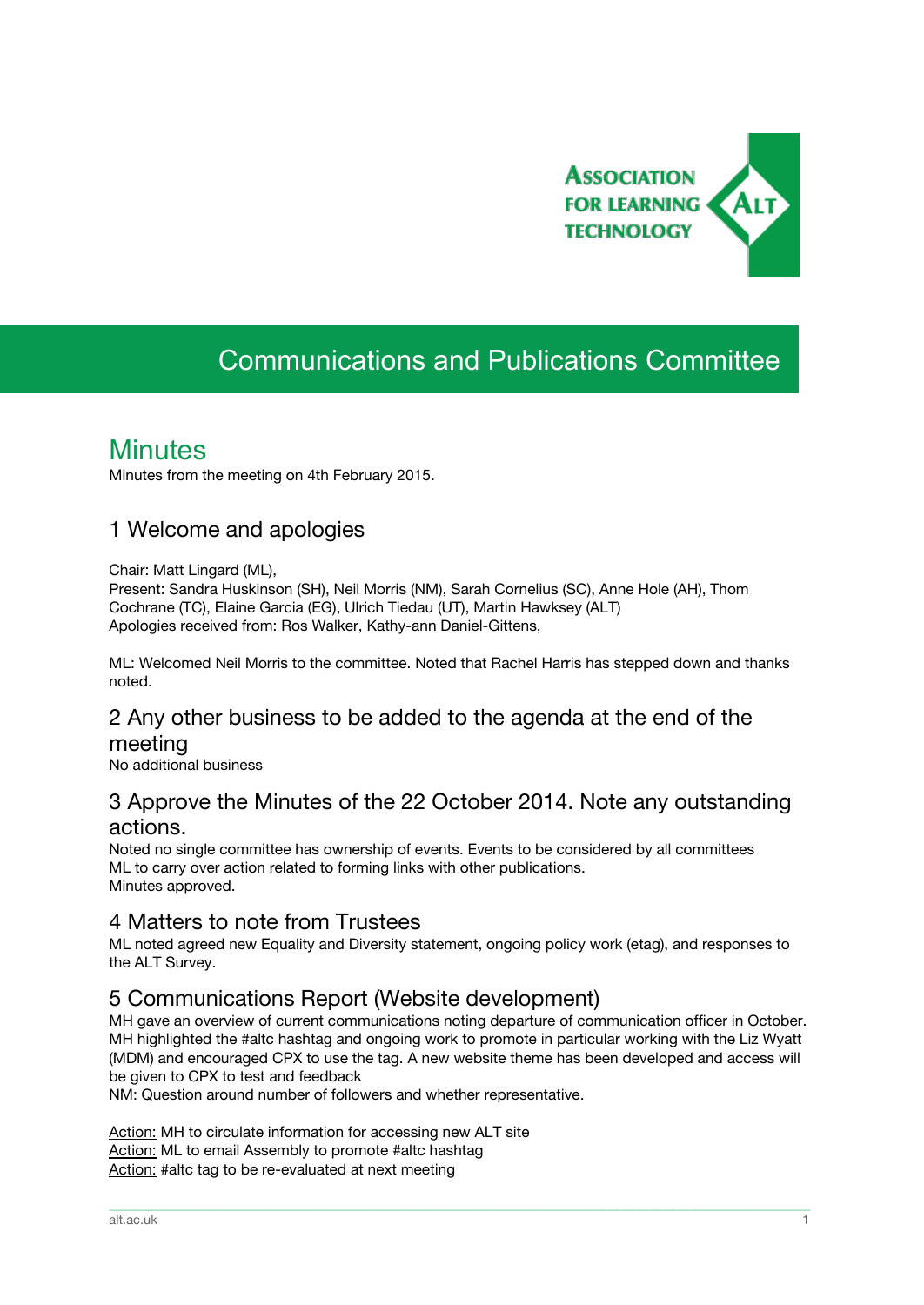## 6 Events Report

The report was noted.

#### 7 Journal

The report was noted.

TC: Link to altc conference and publication. Difficult to get funding if only submitting an abstract to the proceedings rather than full paper. Danger is it turns altc from an international to national conference. Pro/cons of different approaches discussed.

Action: ML to pass on comments to Editors/ALT staff.

#### 8 Newsletter

AH gave a verbal update. New editorial team as of October. Lots of offers for content. Challenge of getting event reports published in timely fashion. Currently publishing twice weekly to keep up with current content offers to fit in with 2 weeks window.

NM: Suggested approaching big names to write pieces and include financial incentive to do (£~100). ML: Financial incentive most likely out of the question.

SC: Suggested focus should be about impact and getting the readership up.

#### 9 Multimedia report

SH: Highlighted what channels we were using for particular communications.

ML: Question about the recommendations from the report?

NM: Highlighted opportunity ask people submitting journal or newsletter to record video summary ML: Supported the idea of video submissions for newsletter. Multimedia in the Journal also supported but not yet practical. Will be considered in the journal strategy discussions highlighted in the Report in Item 7.

## 10 Managing news

#### 10.1 Terminology and channels

Discussion around different news channels: ALT News, Newsletter, and Digest. Issue of lack of awareness of the newsletter and confusion over where things are put. AH: confusion with the name Newsletter and the Digest which people consider as a newsletter. General agreement that name change would be good.

Action: AH to discuss naming with newsletter team

#### 10.2 Administration/focus from ALT Staff/Members

MH: Highlighted opportunity for CPX to feed into new admin post job description, in particular, areas for priority.

Action: ML initiate further discussion on CPX Mailing List

#### 11 Any other business identified at the start of the meeting None

## 12 Dates of next meeting:

Online: 2nd June 2015 11-12pm

## 13 Reporting to/from the Central Executive

Neil Morris has joined the Committee as a new member and Rachel Harris has stepped down.

\_\_\_\_\_\_\_\_\_\_\_\_\_\_\_\_\_\_\_\_\_\_\_\_\_\_\_\_\_\_\_\_\_\_\_\_\_\_\_\_\_\_\_\_\_\_\_\_\_\_\_\_\_\_\_\_\_\_\_\_\_\_\_\_\_\_\_\_\_\_\_\_\_\_\_\_\_\_\_\_\_\_\_\_\_\_\_\_\_\_\_\_\_\_\_\_\_\_\_\_\_\_\_\_\_\_\_\_\_\_\_\_\_\_\_\_\_\_\_\_\_\_\_\_\_\_\_\_\_\_\_\_\_\_\_\_\_\_\_\_\_\_\_\_\_\_\_\_\_\_\_